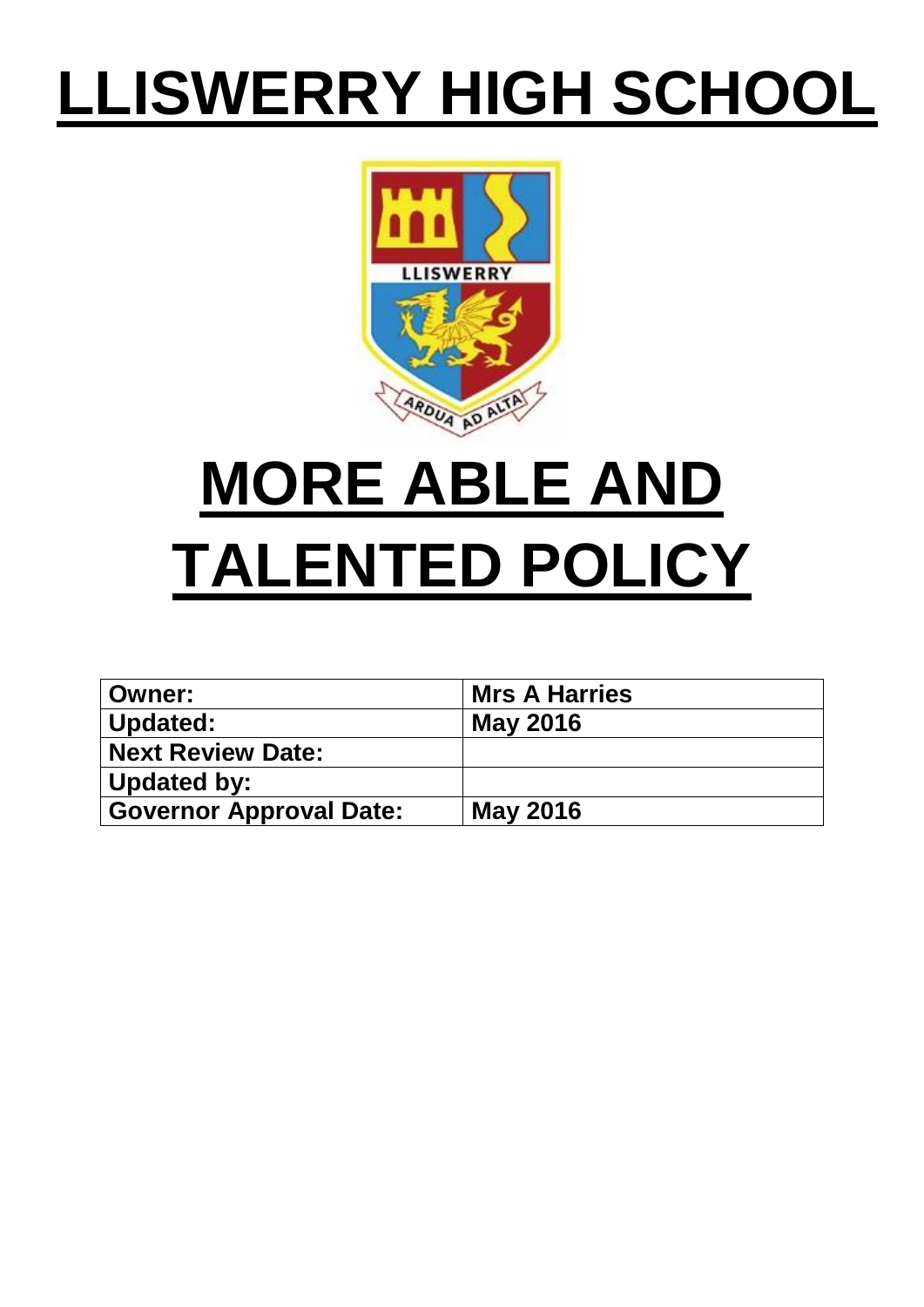### **LLISWERRY HIGH SCHOOL MORE ABLE AND TALENTED POLICY**

#### **RATIONALE**

The Welsh Assembly has adopted the term 'More Able and Talented' (MAT) to describe pupils who require opportunities for enrichment and extension that go beyond those provided for the general cohort of pupils. MAT pupils, given extended opportunities, will not only discover but also develop their talents.

The term 'More Able and Talented' encompasses pupils who are more able across the curriculum as well as those who show talent in one or more specific areas and strengths in leadership, team working and entrepreneurial skills. In Wales MAT pupils encompasses approximately 20% of the total school population. In every school there will be a group of pupils who require greater breadth and depth of learning activities than is normally provided for the usual cohort of learners.

Ability and talent can manifest itself in many different ways, e.g. academic, practical, creative and social fields of human activity. The needs of MAT pupils cannot be separated from the move to raise standards for all pupils. Research shows that schools that focus on the needs of MAT pupils improve the quality of learning and raise standards of achievement for all pupils.

#### **DEFINITIONS**

In order to distinguish between the More Able pupils and the Talented pupils, Lliswerry High School has recognised and will adhere to the definitions outlined in the ACCAC guidance entitled 'A Curriculum of Opportunity: Developing Potential into Performance' (2003).

More Able – those pupils who are significantly better than average for their year group and show outstanding abilities in more than one academic subject.

Talented – those pupils who possess a particular aptitude in a creative art or sport.

Very few pupils are MAT across all subjects. MAT pupils are not just those who are exceptional. The policy recognises that intelligence can change over time and the group of MAT pupils is likely to reflect this change. Ability is longitudinal and can be taught, so the group of MAT pupils is likely to enlarge over time. Some pupils who were identified as MAT at an earlier stage in their life might not demonstrate these characteristics at a later stage.

#### **AIMS**

- Lliswerry High School aims to identify more MAT pupils to provide them with teaching and learning strategies and opportunities to allow them to reach their full potential.
- Lliswerry High School is committed to providing the best educational experience for all our students.
- Excellence is encouraged from all students and opportunities to excel are provided for each student.

#### **IDENTIFICATION STRATEGIES**

The school will adopt a flexible and inclusive model for identifying more MAT pupils who will be recorded on a register made available to all staff. This process will need to be adopted by each department in order to identify departmental MAT lists.

Emphasis is placed on identifying, providing for, and monitoring of MAT pupils from the start of year 7. The processes are continued throughout the pupils' time at the school. The following indicators are used by departments and staff to identify MAT pupils includes: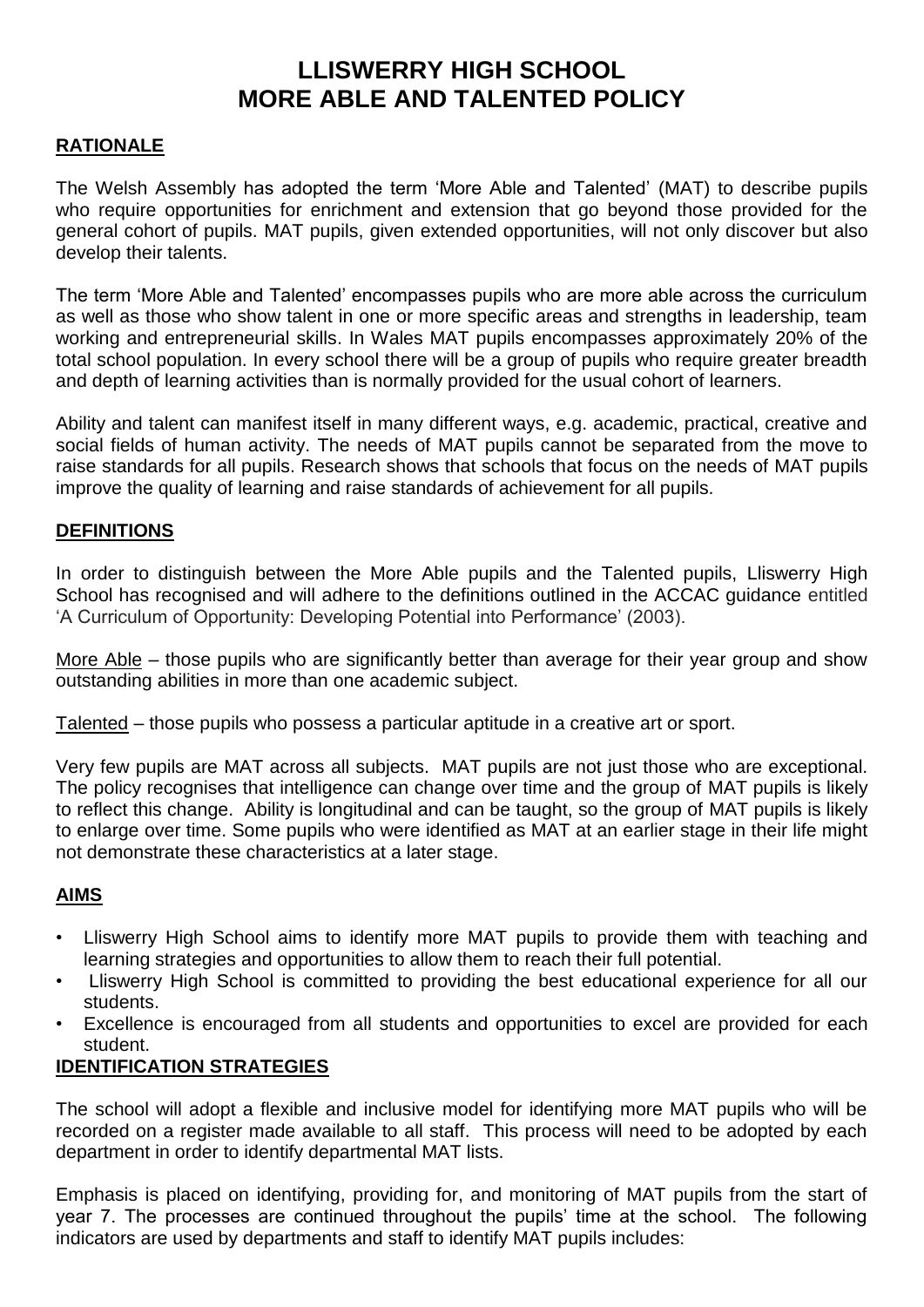- Nomination by primary schools
- Nomination by peers
- Nomination by subject teachers
- Internal and external testing
- Reading and spelling ages
- Assessments within subject areas
- Subject specific criteria

As pupils progress through the school, the number of indicators increases.

Levels for KS3 Teacher Assessments in addition to teacher assessments throughout will provide more evidence for identification. The school checks that the pupils identified as MAT are broadly representative of pupils as a whole.

#### **PROVISION**

There are three main ways to provide for the more able and talented pupils within the classroom:

- **Enrichment**: giving breadth and depth, encouraging research, problem solving and creative exploration of topics of interest, asking the harder questions, using ICT effectively, developing higher order thinking skills
- **Extension**: extra-curricular activities such as master class, competitions, coaching sessions
- **Acceleration**: covering the same ground at a faster pace

The provision provided to implement the policy is divided into two areas:

#### **a) School Provision**

This is for pupils that identified on the whole School MAT list. These pupils will receive a variety of enrichment and extension activities that are co-ordinated by the school.

#### **b) Departmental Provision**

Each department will have their own list of MAT pupils. The provision provided for MAT pupils will be a mixture of classroom based and extension activities. In order to implement the policy successfully staff and departments will need to ensure they embrace the following quidelines:

- Teaching staff will have high expectations of all students. Staff will recognise the diversity of learning styles of the students within their classes.
- Effective formative and summative assessment of student performance is made on a regular basis to support identification of MAT pupils.
- Assessment data is published for each teaching group at the start of each year. This will enable class teachers to set academic targets for pupils and informs setting arrangements.
- Regular monitoring of individual pupil performance by the class teacher occurs with feedback to pupils as a part of formative assessment procedures.
- Staff are required to produce Assessment levels/grades for pupils at regular intervals during the year that charts the progress of all pupils including MAT.
- Departments should develop, review regularly and use a series of resources and strategies that support and maximise the challenge for all pupils.

#### **MONITORING**

The Deputy Headteacher is responsible for monitoring the identification of students by class teachers, departments, pupils and parents and will also monitor the provision for the academic progress of those students as they progress through Lliswerry High School.